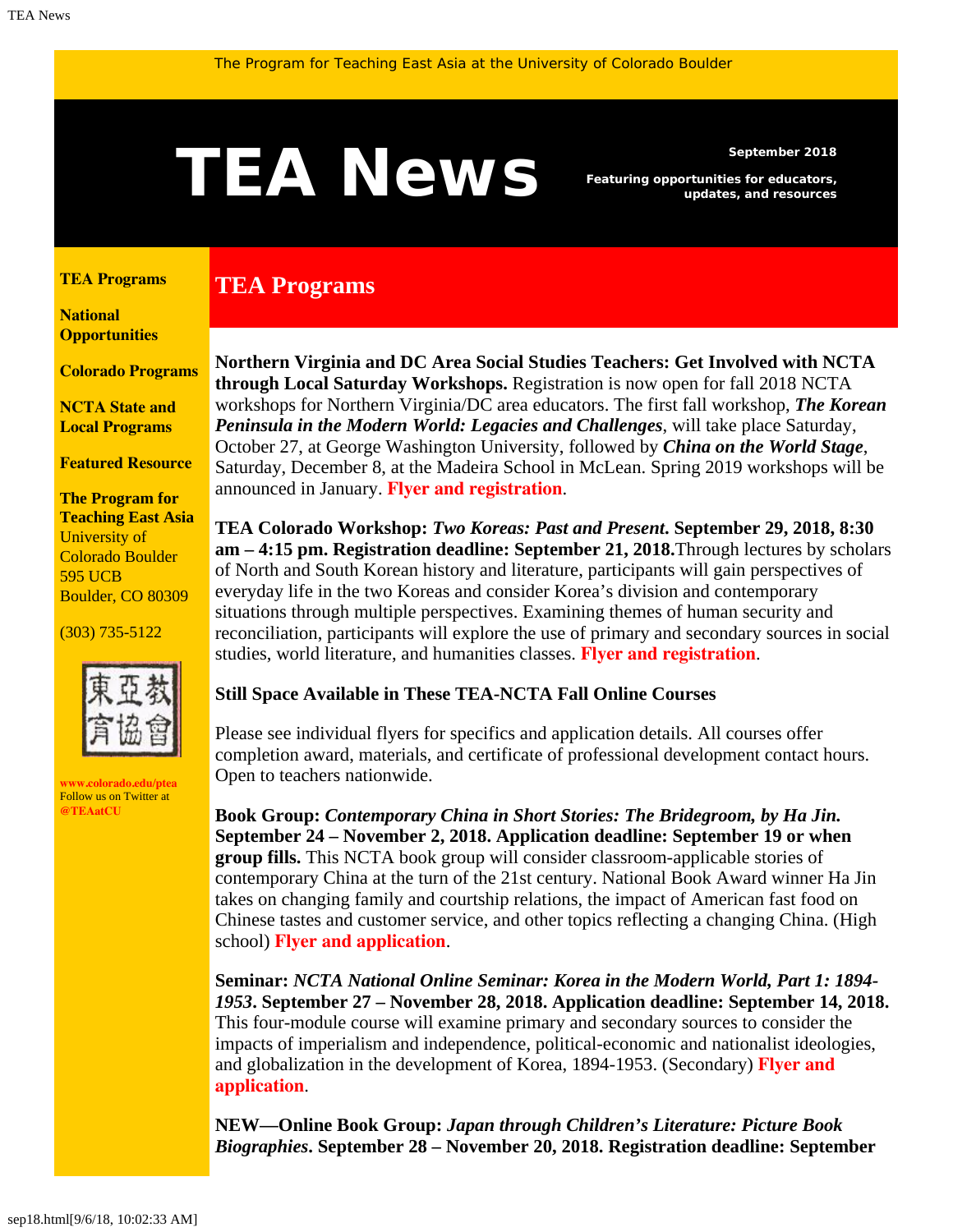**14 or when group fills.** Through picture book biographies of a Japanese artist, composer, and inventor, participants will consider the possibilities of the genre in the integration of social studies and literacy curriculum about Japan. (Elementary and middle school) **[Flyer](https://www.colorado.edu/ptea/sites/default/files/attached-files/fall2018jpkidlitbgflyer.pdf) [and application](https://www.colorado.edu/ptea/sites/default/files/attached-files/fall2018jpkidlitbgflyer.pdf)**.

**NEW—Online Film Group:** *China's City Dreams: Urbanization, Demolition, and the Chaos of Reality.* **October 5 – November 27, 2018. Registration deadline: September 30 or when group fills**. This course examines key issues in contemporary China through three films, each of which explores China's explosive urbanization and its consequences, considering the promise of the city as a beacon of progress and multiple realities that unchecked urbanization has rendered upon people's lives. (High school) **[Flyer and](https://www.colorado.edu/ptea/sites/default/files/attached-files/flyer_china_film18.pdf) [application](https://www.colorado.edu/ptea/sites/default/files/attached-files/flyer_china_film18.pdf).**

**[Learn about our new Class App,](#page-3-1)** *[China, Big Data, and Surveillance,](#page-3-1)* **[in the Featured](#page-3-1) [Resource section below.](#page-3-1)**

## **National Opportunities**

**Japanese Teaching Material Purchase Grant. Deadline: September 15, 2018.** The Japan Foundation provides financial support to U.S. educational institutions to purchase teaching materials for their Japanese language courses. **[Information and application](https://www.jflalc.org/grants-jle-materials)**.

**Asia for Educators-NCTA Online Book Groups.** The NCTA national coordinating site at Columbia University is offering two online book groups in early fall, one focused on Chinese short-short stories, the other on a graphic adaptation of *The Art of Wa*r. For more information and to register, visit the Asia for Educators **[website](http://asiaforeducators.org/course/index.php?categoryid=41)**.

**NCTA Webinar:** *Japan 1945: A Marine's Photographs from Ground Zero***. September 20, 7-8 pm EDT.** The Five College Center for East Asian Studies is offering this webinar focusing on the work of Joe O'Donnell, who was a 23-year-old photojournalist for the U.S. Navy when he arrived in Japan in 1945. New curriculum for teaching about immediate post-war Japan using O'Donnell's photos will be presented. Register **[here](https://attendee.gotowebinar.com/register/6836264516227087106)**.

**NCTA Workshop: Comparing Korean Poetry with Chinese and Japanese Verse. November 10-11, 2018. Application deadline: October 1, 2018.** Indiana University's East Asian Studies Center presents this workshop, to be held in Chicago. The workshop will introduce teachers to Korean sijo, Chinese jueju, and Japanese haiku. It will also include a sijo composition session and strategies for teaching East Asian poetry. Travel stipend available. **[Registration](http://go.iu.edu/24Gj)**.

**SPICE Online High School Courses on Japan, Korea, and China.** Applications are now open for three courses for high school students offered through the Stanford Program on International and Cross-Cultural Education. Each course offers real-time discussions with Stanford faculty and other experts, interactive discussions with peers, and a rigorous college-level learning experience. For information on each course, click the course title below:

- **[Reischauer Scholars Program](https://spice.fsi.stanford.edu/fellowships/reischauer_scholars_program/)** (Japan): Early February to mid-June 2019. Application deadline: October 5, 2018.
- **[Sejong Korean Scholars Program](https://spice.fsi.stanford.edu/fellowships/sejong_korean_scholars_program)**: March to June 2019. Application deadline: October 5, 2018.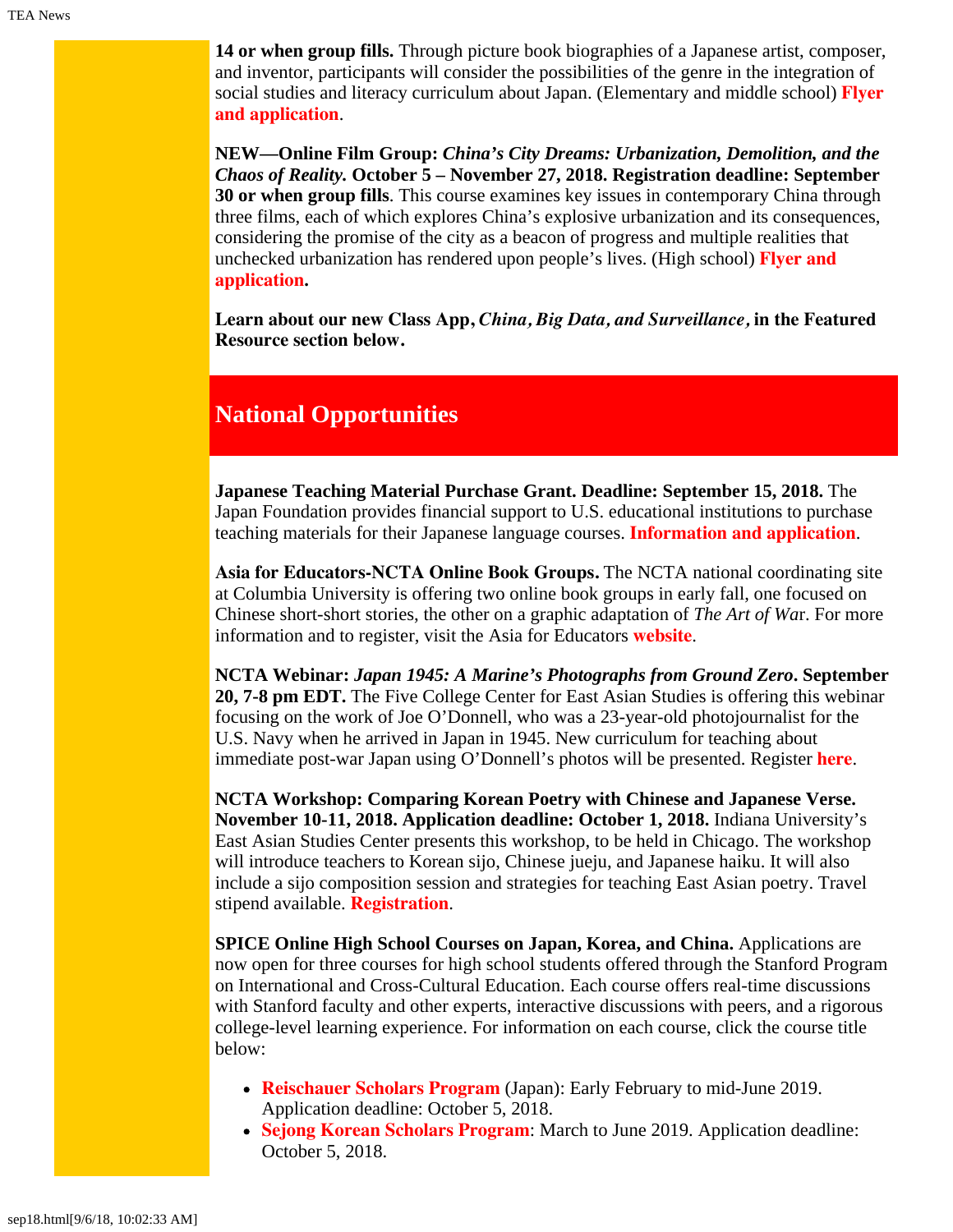**[China Scholars Program:](https://spice.fsi.stanford.edu/fellowship/china-scholars-program)** Late January to late May 2019. Application deadline: October 15, 2018.

**National Security Language Initiative for Youth (NSLIY), Summer 2019 or 2019- 2020 Academic Year. Application deadline: October 30, 2018.** NSLIY is a U.S. State Department foreign language program in which selected students age 15-18 study a less commonly taught language overseas for a summer, semester, or school year. Chinese and Korean are among the languages offered. Learn more about the program and access an application **[here](http://www.nsliforyouth.org/)**.

*The Mainichi* **Essay Contest on** *The Face of Jizo***. Application deadline: October 31, 2018**. *The Mainichi* Japanese newspaper is sponsoring an international essay contest for young people between the ages of 13 and 23. Essays are to respond to the play *The Face of Jizo* (available on *The Mainichi* website), written by Hisashi Inoue about the atomic bombing of Hiroshima. **[More information](https://mainichi.jp/english/articles/20180719/p2a/00m/0na/027000c)**.

#### *Previously Announced National Opportunity*

**Study Tour:** *Building Global Connections*. **April 11-21, 2019. Application deadline: November 1, 2019.** Primary Source is offering this program in which participants will learn about China's education system, discuss benefits of student exchange, and share ideas about global learning. Participants will visit Beijing, Xi'an, and Chengdu, and participate in a US-China Exchange Summit. Open to district and high school administrators and teachers. Cost: \$2500. Details and application **[here](https://www.primarysource.org/for-teachers/study-tours)**.

# **Colorado Programs**

**TEA Colorado Workshop:** *Two Koreas: Past and Present.* **September 28, 2018.** See details under **[TEA Programs](#page-0-2)**.

**Lecture:** *Ai Weiwei: Global Artist, Borderless Humanist, Contemporary Emperor***. September 20, 2018, 5 pm.** Ai Weiwei is one of the most compelling individuals currently working in the spheres of international art and political activism. Contemporary Chinese art expert Taliesin Thomas will present a brief overview of Ai's personal history with a focus on his singular narrative within the field of global contemporary art and beyond. This free event will be held in Eaton Humanities 250 on the CU Boulder campus. **[More information](https://www.colorado.edu/cas/ai-weiwei-global-artist-borderless-humanist-contemporary-emperor-20180920)**.

# <span id="page-2-0"></span>**NCTA State and Local Programs**

**Northern Virginia NCTA Workshop Series for 2018-2019.** Northern Virginia area social studies teachers are invited to register for one or both NCTA Saturday workshops: **The Korean Peninsula in the Modern World: Legacies and Challenges, October 27 at** George Washington University, and *China on the World Stage,* at the Madeira School in McLean, December 8. Additional workshops will be offered during winter-spring 2019 semester. **[Details, flyer, and registration](https://www.colorado.edu/ptea/sites/default/files/attached-files/vanctafall2018.pdf)**.